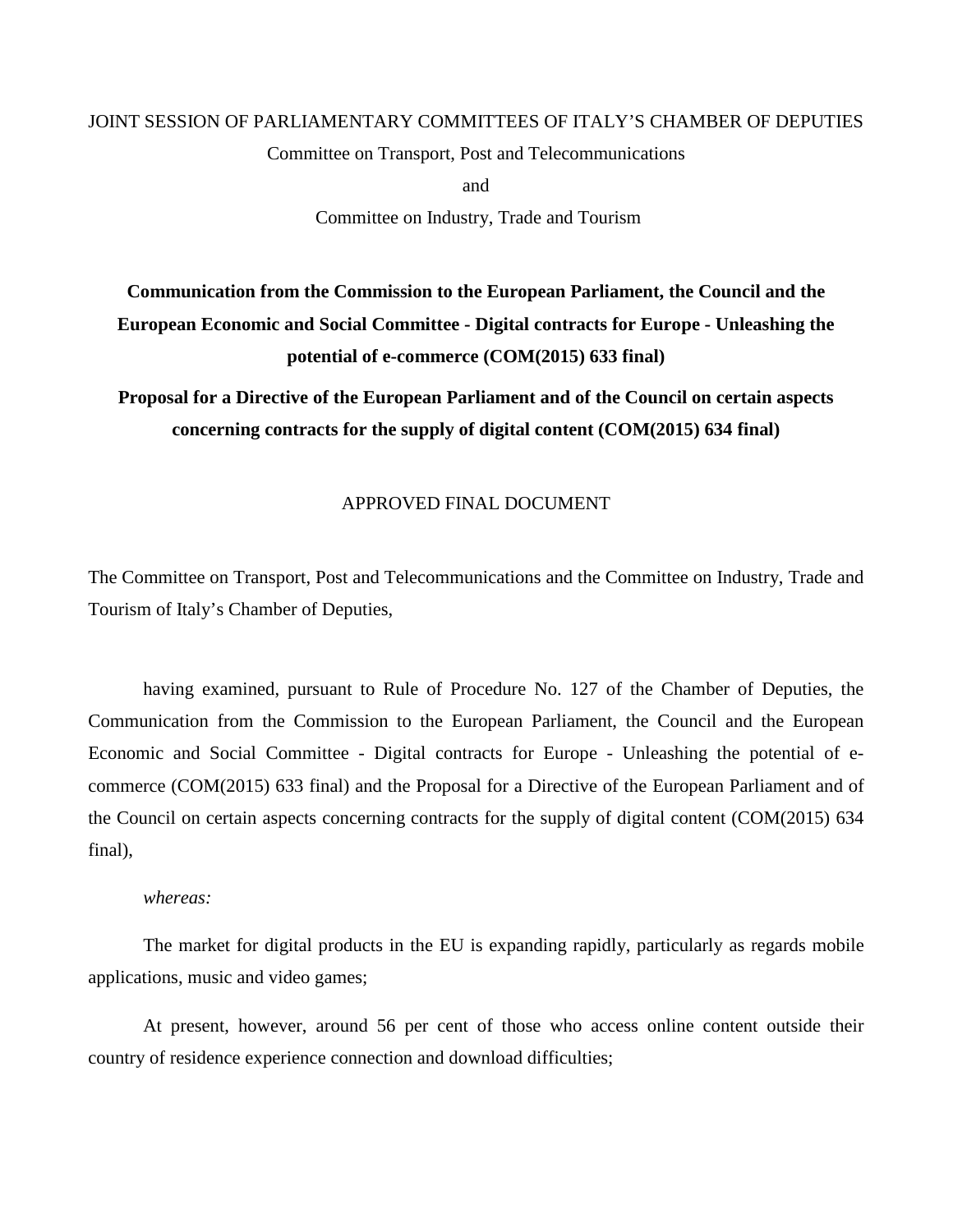Currently, no specific remedies exist at the EU level for defects in digital content products. In particular, users are not adequately protected if they find themselves unable to download products, if the products are not compatible with other types of hardware or software, or if the products do not work properly or even cause damage to the user's hardware. The absence of protection is largely the result of pre-formulated standard contracts;

Contracts for the supply of digital content (service, lease and sale agreements) are defined differently from one Member State to another, and propose diverse remedies for the protection of consumers, which puts companies that intend to operate across borders in a state of legal uncertainty regarding their obligations, and leaves users uncertain about their rights;

The proposal includes rules on the conformity of digital content, determines the remedies available to consumers where the digital content fails to conform to the contract, and sets out procedures for the exercise of these remedies;

The proposed Directive is without prejudice to national legislation on aspects that the Directive itself does not cover (legislation on the formation and validity of contracts, and on the lawfulness of content) and refers to all digital content, regardless of the means used for its delivery (transmission on a durable medium, downloading by consumers on their devices or web-streaming);

The Directive allows digital content to be provided also in exchange for counter-performance other than money in the form of the consumer-authorised use of personal data;

With a view to full harmonisation, the proposal precludes Member States from imposing formal or substantive requirements in addition to those contained in the Directive, including any that would offer consumers a different level of protection, whether more or less stringent than that envisaged in the Directive:

Mindful that the present Final Document needs to be forwarded without delay to the European Commission as part of the political dialogue, as well as to the European Parliament and the Council;

express their favourable opinion of Communication COM(2015) 633 final;

and express their favourable opinion also of the Proposal for a Directive (COM(2015) 634 final),